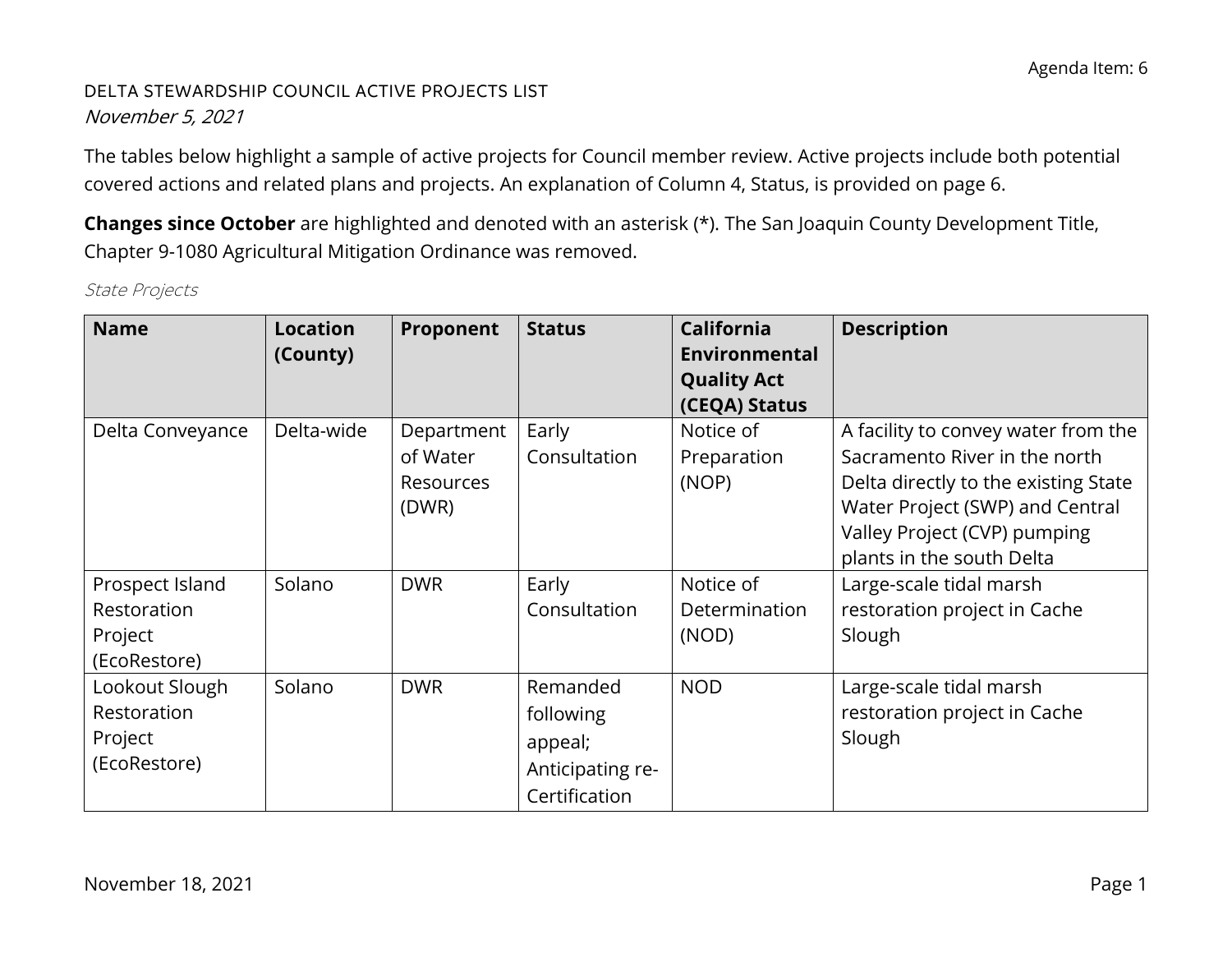Agenda Item: 6

| <b>Name</b>                                                                                         | <b>Location</b><br>(County)         | Proponent                                                        | <b>Status</b>                          | <b>California</b><br>Environmental<br><b>Quality Act</b><br>(CEQA) Status | <b>Description</b>                                                                                                  |
|-----------------------------------------------------------------------------------------------------|-------------------------------------|------------------------------------------------------------------|----------------------------------------|---------------------------------------------------------------------------|---------------------------------------------------------------------------------------------------------------------|
| <b>Franks Tract</b><br>Futures 2020<br>Reimagined                                                   | Contra<br>Costa                     | California<br>Department<br>of Fish and<br>Wildlife<br>(CDFW)    | Comment<br>Letter                      | Not Initiated                                                             | Explore options for improving<br>ecosystem, water quality,<br>recreation, and community<br>benefits at Franks Tract |
| <b>Central Valley</b><br><b>Flood Protection</b><br>Plan 2022 Update                                | Sacramento,<br>San Joaquin,<br>Yolo | <b>DWR</b>                                                       | Early<br>Consultation                  | Not Initiated                                                             | Five-year update to the State's<br>plan for investments in flood<br>management in the Central Valley                |
| Long-Term Salinity<br><b>Barrier Project</b>                                                        | Delta-wide                          | <b>DWR</b>                                                       | Monitoring                             | Not Initiated                                                             | Program to periodically<br>implement salinity barriers within<br>the Delta during drought<br>conditions*            |
| American River<br><b>Common Features</b><br>(ARCF):<br>Sacramento River<br>East Levee<br>Contract 3 | Sacramento                          | DWR,<br>Sacramento<br>Area Flood<br>Control<br>Agency<br>(SAFCA) | Certification<br>Submitted<br>10/28/21 | Supplemental<br>EIR/EIS                                                   | Levee improvement project along<br>the east bank of the Sacramento<br>River                                         |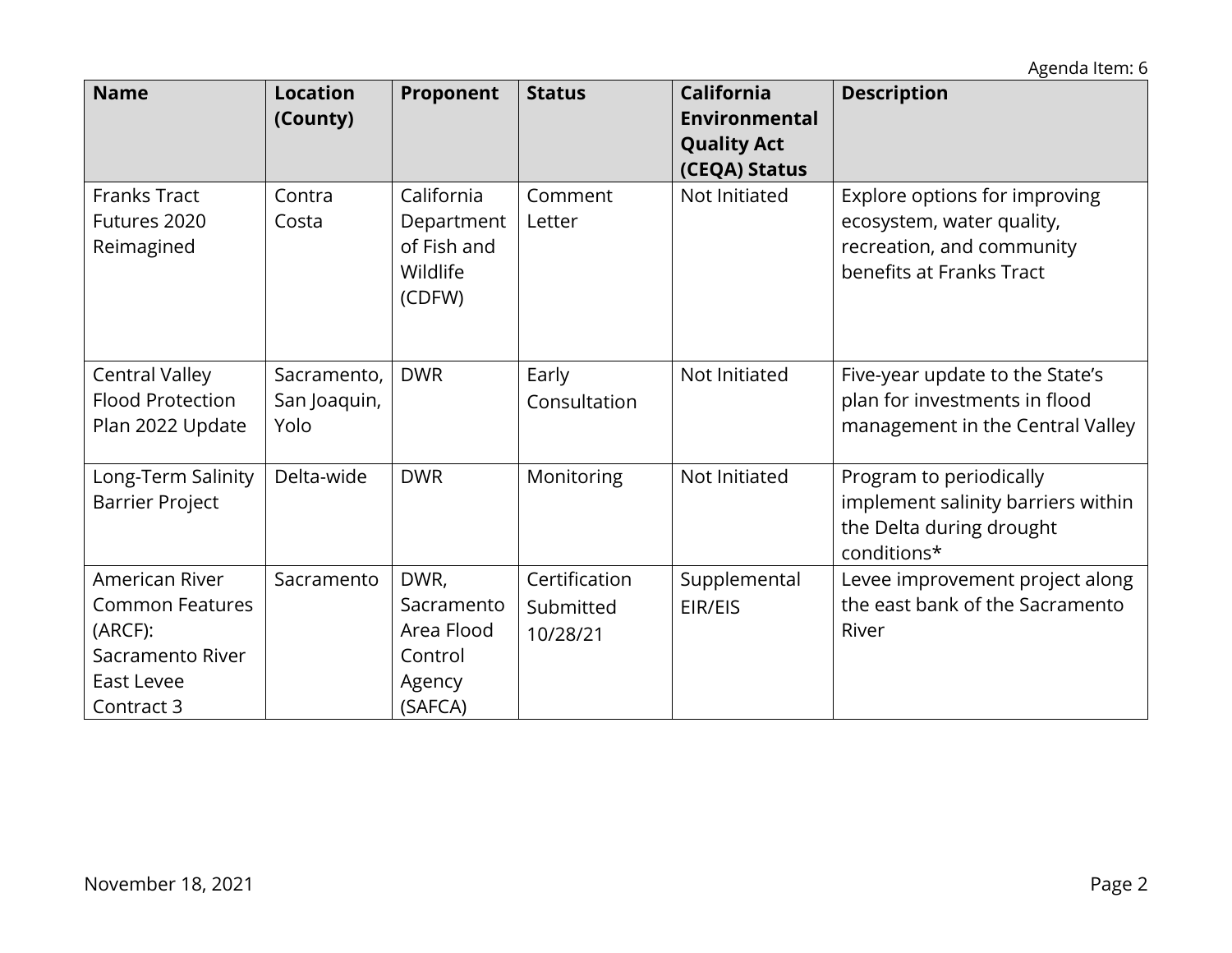# Regional Projects

| <b>Name</b>                                          | <b>Location</b>                                       | Proponent                                                                                         | <b>Status</b>                                                                               | <b>CEQA Status</b>                                                          | <b>Description</b>                                                                                                                                                                                                                                                                                                      |
|------------------------------------------------------|-------------------------------------------------------|---------------------------------------------------------------------------------------------------|---------------------------------------------------------------------------------------------|-----------------------------------------------------------------------------|-------------------------------------------------------------------------------------------------------------------------------------------------------------------------------------------------------------------------------------------------------------------------------------------------------------------------|
| Valley Link Rail<br>Project<br>Plan Bay Area<br>2050 | (County)<br>San Joaquin<br>Contra<br>Costa,<br>Solano | Tri Valley<br>Regional Rail<br>Authority<br>Metropolitan<br>Transportation<br>Commission<br>(MTC) | Early<br>Consultation,<br>Comment<br>Letter<br>Submitted<br>findings per<br><b>WC 85212</b> | Final<br>Environmental<br><b>Impact Report</b><br>(EIR)<br><b>Final EIR</b> | Proposed railway that would link<br>Tracy and Stockton to existing Bay<br>Area transit systems (Bay Area<br>Rapid Transit [BART] and Altamont<br>Corridor Express [ACE])<br>Update to the Regional<br><b>Transportation Plan/Sustainable</b><br><b>Communities Strategy (RTP/SCS)</b><br>which projects regional growth |
|                                                      |                                                       |                                                                                                   |                                                                                             |                                                                             | patterns and prioritizes<br>transportation investments                                                                                                                                                                                                                                                                  |
| San Joaquin 2022<br>RTP/SCS                          | San Joaquin                                           | San Joaquin<br>Council of<br>Governments<br>(SICOG)                                               | Early<br>Consultation                                                                       | <b>NOP</b>                                                                  | Update to the RTP/SCS, a<br>comprehensive long-range<br>transportation plan for San Joaquin<br>County                                                                                                                                                                                                                   |

# Local Projects

| <b>Name</b>                           | <b>Location</b> | Proponent            | <b>Status</b>                 | <b>CEQA Status</b>                                          | <b>Description</b>                                                                                                                                     |
|---------------------------------------|-----------------|----------------------|-------------------------------|-------------------------------------------------------------|--------------------------------------------------------------------------------------------------------------------------------------------------------|
|                                       | (County)        |                      |                               |                                                             |                                                                                                                                                        |
| Stone Lakes<br>Restoration<br>Project | Sacramento      | Sacramento<br>County | Anticipating<br>Certification | <b>Initial Study</b><br>/Negative<br>Declaration<br>(IS/ND) | Large-scale seasonal wetland and<br>riparian and oak woodland<br>restoration and enhancement<br>project in the Stone Lakes National<br>Wildlife Refuge |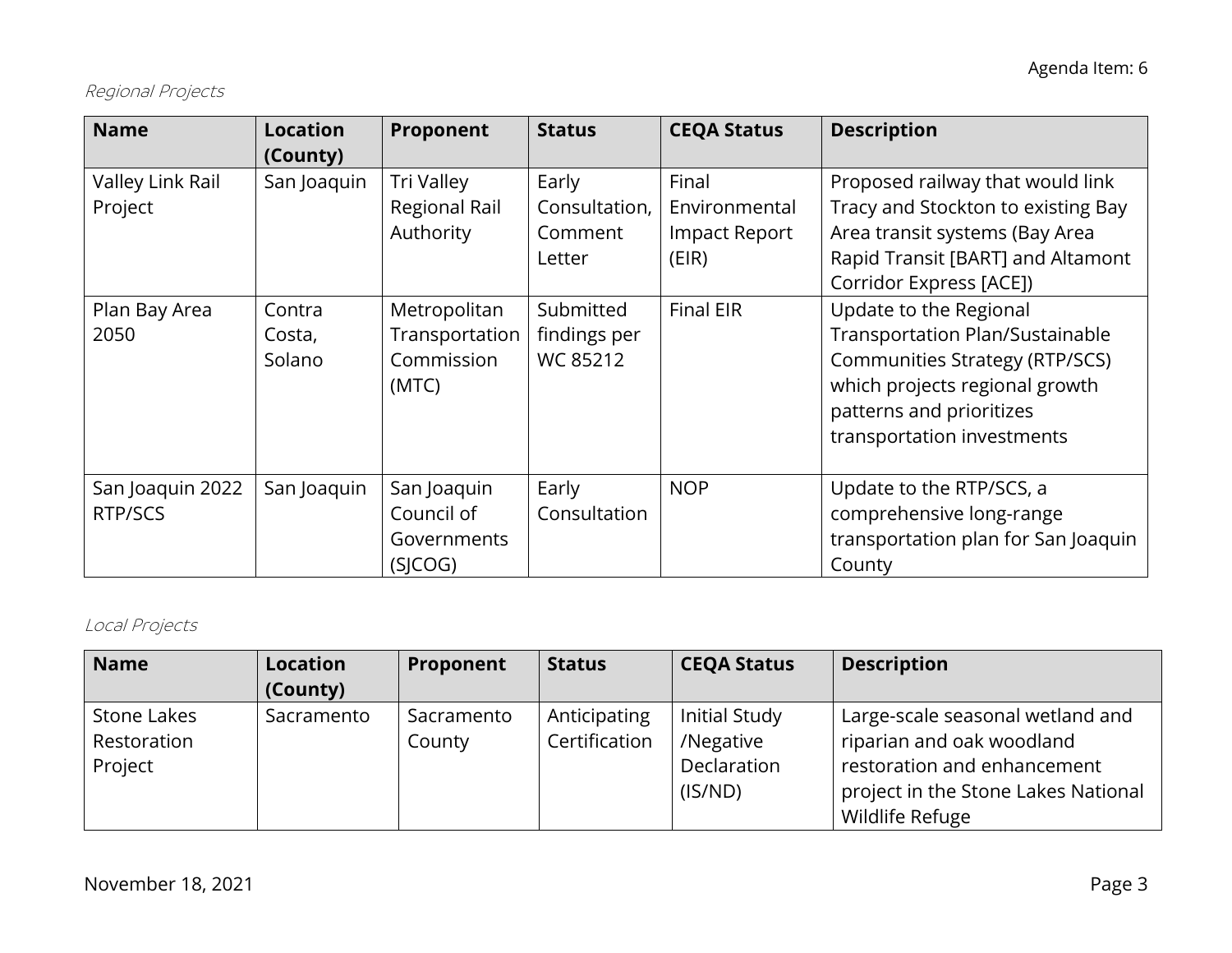| <b>Name</b>                                                   | <b>Location</b><br>(County) | Proponent                                             | <b>Status</b>                                       | <b>CEQA Status</b> | <b>Description</b>                                                                                                                                                           |
|---------------------------------------------------------------|-----------------------------|-------------------------------------------------------|-----------------------------------------------------|--------------------|------------------------------------------------------------------------------------------------------------------------------------------------------------------------------|
| Cache Slough<br>Complex Habitat<br>Conservation<br>Plan (HCP) | Solano, Yolo                | Solano<br>County                                      | Monitoring                                          | Not Initiated      | Plan to provide coverage for<br>endangered species take at existing<br>water supply diversions and intakes                                                                   |
| <b>Bees Lake</b><br>Habitat<br>Restoration                    | Yolo                        | City of West<br>Sacramento                            | Comment<br>Letter                                   | <b>NOD</b>         | Restore historic physical and<br>ecological processes and improve<br>public access management                                                                                |
| <b>Byron Airport</b><br>Development<br>Program                | Contra Costa                | Contra Costa<br>County                                | Comment<br>Letter                                   | Draft EIR          | Amend the Airport Land Use<br>Compatibility Plan, General Plan,<br>and Planned Unit District zoning to<br>substantially broaden the range of<br>uses allowed by-right        |
| <b>North</b><br>Mokelumne River<br>Multi-Benefit<br>Project   | San Joaquin                 | Reclamation<br>District 38                            | Certified<br>without<br>appeal                      | <b>NOD</b>         | Levee improvements and waterside<br>habitat enhancement on Staten<br>Island along the North Mokelumne<br>River                                                               |
| Solano<br>Multispecies HCP                                    | Solano                      | Solano<br><b>County Water</b><br>Agency               | Monitoring                                          | Not initiated      | Provide coverage for endangered<br>species take that may result from<br>future urban growth, infrastructure,<br>and ongoing operations and<br>maintenance activities         |
| <b>Ulatis Creek</b><br>Habitat<br>Restoration<br>Project      | Solano                      | Solano<br>Resource<br>Conservation<br><b>District</b> | Comment<br>Letter;<br>Anticipating<br>Certification | <b>NOD</b>         | Restore 20 acres of riparian<br>woodland to the north bank of<br>Ulatis Creek, thereby improving the<br>ecological function of the area for<br>the benefit of native species |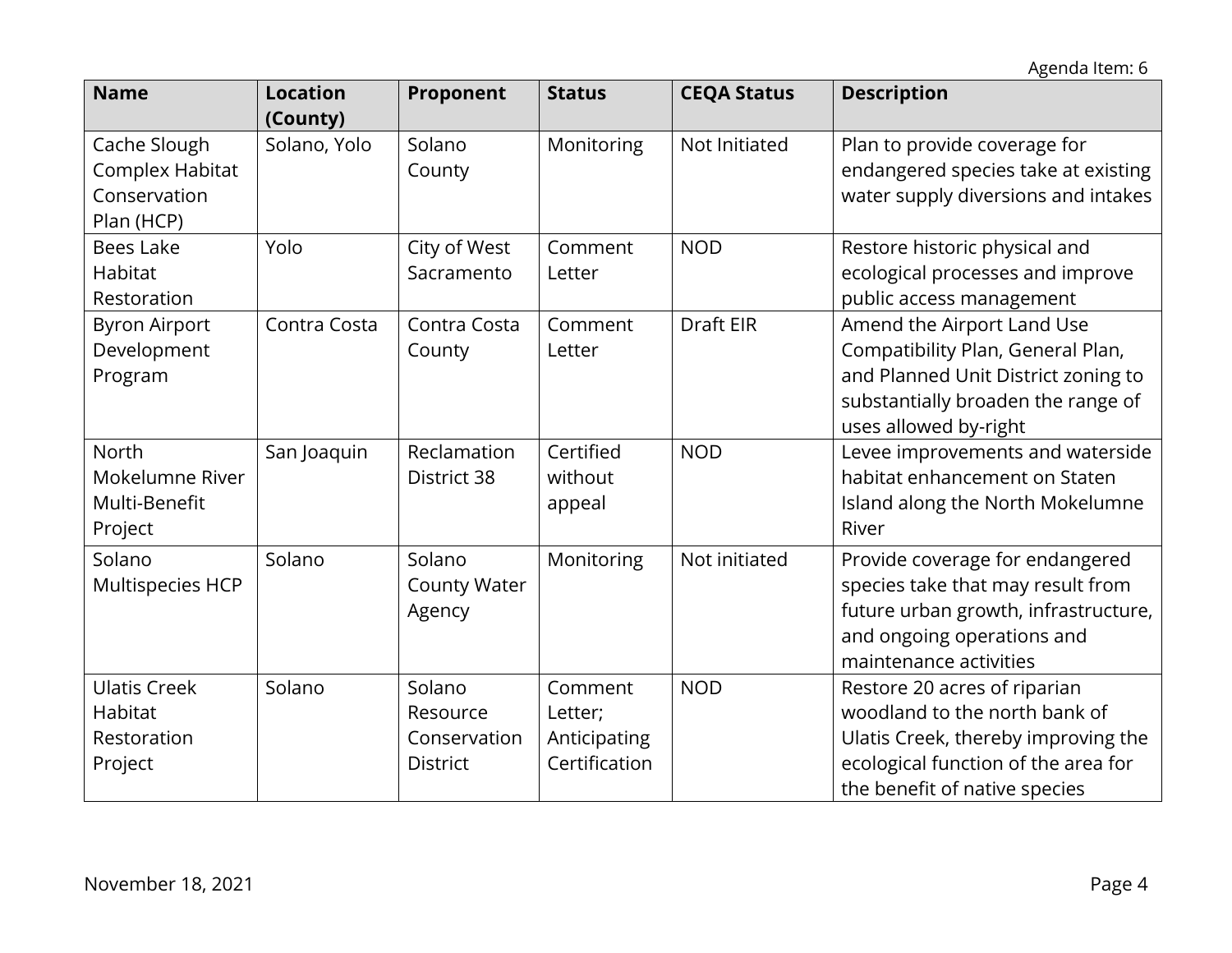# Other Projects

| <b>Name</b>                                                                 | <b>Location</b><br>(County)  | Proponent                                                          | <b>Status</b>                 | <b>CEQA Status</b>                                                                               | <b>Description</b>                                                                                                                                                                                                                                                                               |
|-----------------------------------------------------------------------------|------------------------------|--------------------------------------------------------------------|-------------------------------|--------------------------------------------------------------------------------------------------|--------------------------------------------------------------------------------------------------------------------------------------------------------------------------------------------------------------------------------------------------------------------------------------------------|
| Delta<br>Conveyance                                                         | Delta-wide                   | U.S. Army<br>Corps of<br>Engineers<br>(USACE)                      | Comment<br>Letter             | Notice of Intent<br>(NOI) to<br>prepare a Draft<br>Environmental<br><b>Impact Study</b><br>(EIS) | A facility to convey water from the<br>Sacramento River in the north<br>Delta directly to the existing SWP<br>and CVP pumping plants in the<br>south Delta. The scope is limited<br>to construction activities,<br>structures, and modifications to<br>federal levees and navigation<br>projects |
| Los Vaqueros<br>Reservoir<br>Second<br>Expansion                            | Contra Costa                 | Contra Costa<br><b>Water District</b>                              | Anticipating<br>Certification | Final<br>Supplement to<br>the Final<br>EIR/EIS                                                   | <b>Expansion of Los Vaqueros</b><br>Reservoir, and construction of new<br>and replacement water supply<br>infrastructure                                                                                                                                                                         |
| Mossdale Tract<br>Area Urban<br><b>Flood Risk</b><br><b>Reduction Study</b> | San Joaquin                  | San Joaquin<br>Area Flood<br>Control<br>Agency                     | Early<br>Consultation         | Not Initiated                                                                                    | Identify a plan to achieve an urban<br>level of flood protection for the<br>Mossdale Tract (Reclamation<br>District No. 17)                                                                                                                                                                      |
| Metropolitan<br><b>Water District</b><br><b>Climate Action</b><br>Plan      | Contra Costa,<br>San Joaquin | Metropolitan<br><b>Water District</b><br>of Southern<br>California | Monitoring                    | <b>NOP</b>                                                                                       | A strategy for reducing<br>greenhouse gas emissions<br>associated with future<br>construction, operation, and<br>maintenance activities                                                                                                                                                          |
| Delta Cross<br><b>Channel Gate</b><br>Upgrades<br>Project                   | Sacramento                   | Reclamation                                                        | Monitoring                    | Not Initiated                                                                                    | Provide for remote and more<br>frequent operation, to manage<br>water quality in the Central Delta<br>and at the SWP and CVP pumping<br>plants                                                                                                                                                   |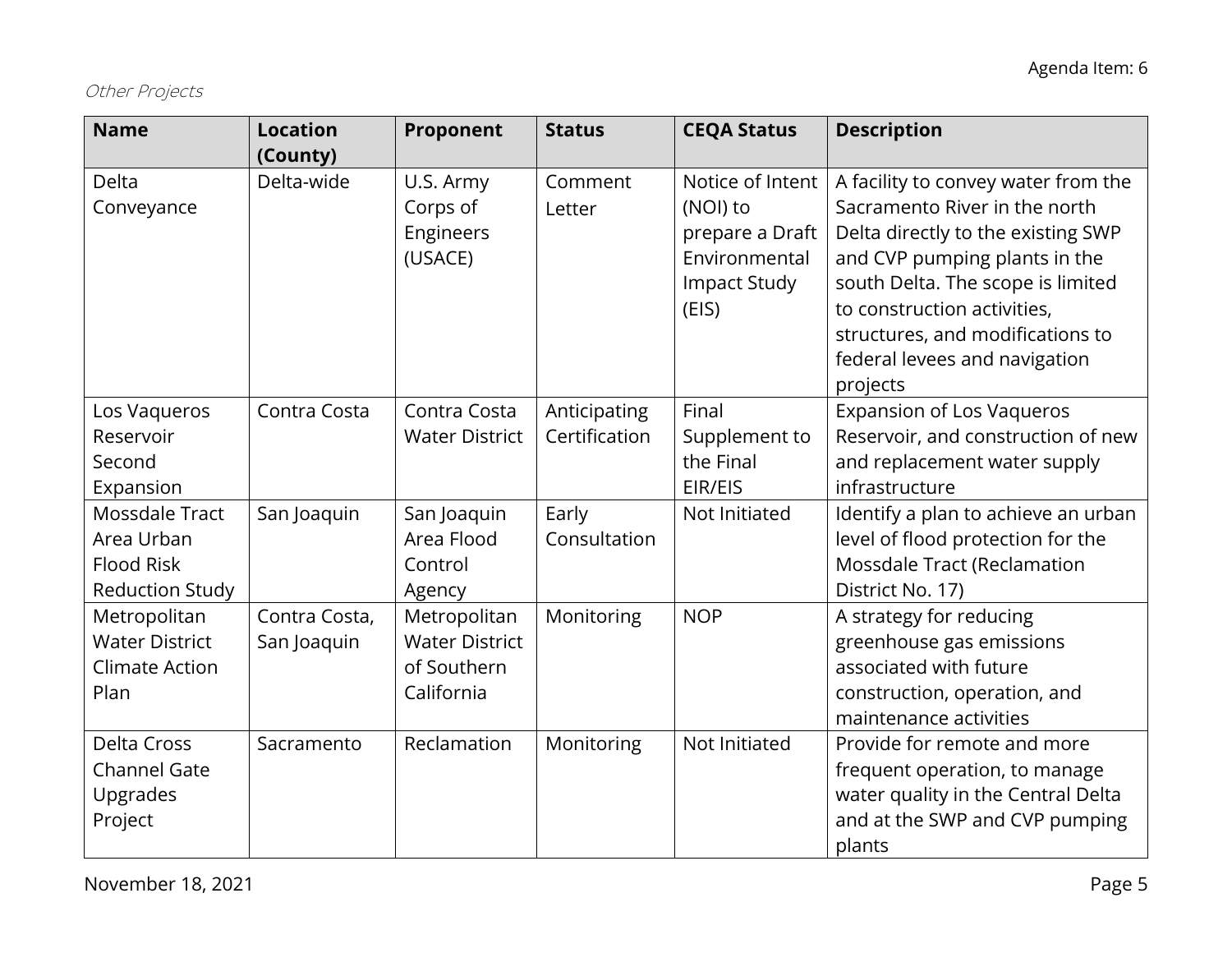Agenda Item: 6

| <b>Name</b>                                      | <b>Location</b><br>(County) | Proponent                    | <b>Status</b>         | <b>CEQA Status</b> | <b>Description</b>                                                                                                                                |
|--------------------------------------------------|-----------------------------|------------------------------|-----------------------|--------------------|---------------------------------------------------------------------------------------------------------------------------------------------------|
| Yolo Bypass East<br>Levee Project                | Yolo                        | <b>USACE</b>                 | Early<br>Consultation | <b>NOD</b>         | Improve portions of the east bank<br>of the Yolo Bypass levee from the<br>Sacramento Bypass south to the<br>Deep Water Ship Channel West<br>Levee |
| Liberty Island II<br>Conservation<br><b>Bank</b> | Solano, Yolo                | Reclamation<br>District 2093 | Early<br>consultation | <b>NOD</b>         | Create a tidal marsh conservation<br>bank and sell conservation credits<br>to offset the impacts of future<br>projects                            |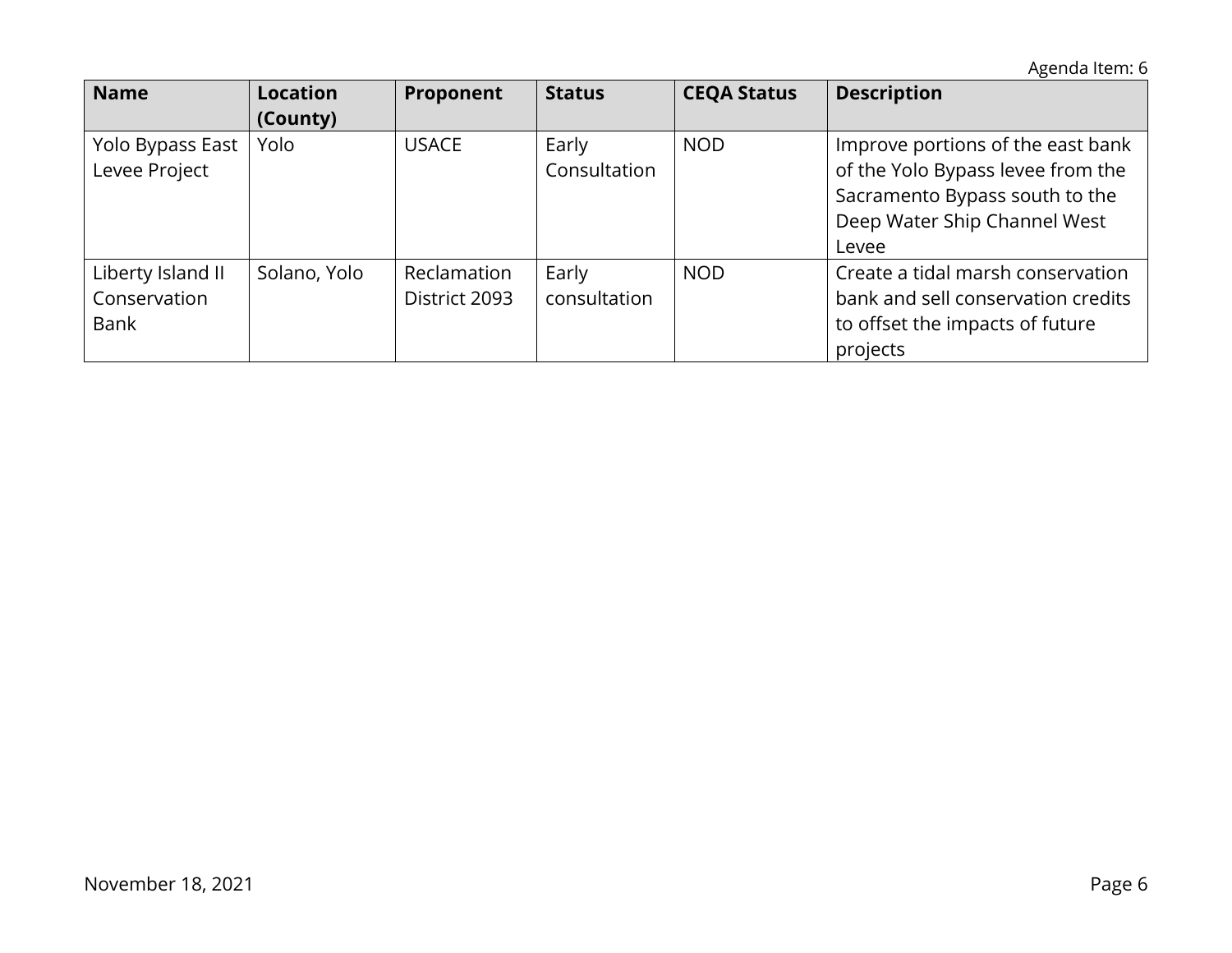#### STATUS TYPES

 status type is described in more detail, below. Active projects include both potential covered actions and related plans and projects of interest. The active project "Status" reported above is not sequential but tends to align with certain phases of the CEQA process. The relationship between generalized steps in the CEQA process (top row) and generalized status types (bottom row) is illustrated in **Figure 1**. Each



#### **Figure 1. Typical Project Sequence**

 process in order to track and/or inform project formulation. Coordination may include informal discussions or attendance **Coordinating**: Occasionally, the Council will coordinate with state and local agencies prior to the initiation of the CEQA at project planning meetings.

 identified in the Delta Reform Act (Wat. Code section 85212) and projects located outside of the Delta that will have a **Comment letter**: Council staff prepare comment letters in response to each phase of the CEQA process leading up to a final document (e.g., Notice of Preparation [NOP], IS/ND, IS/MND, DEIR). The Council may also comment on other interim studies and reports, as needed. The Council comments on potential covered actions as well as on long range plans significant impact on the Delta (Wat. Code section 85210[j]).

 agencies in preparing certifications of consistency (Wat. Code section 85225.5). The timing and frequency of early consultation is at the discretion of the project proponent. **Early consultation**: The Delta Reform Act directs the Council to offer early consultation to assist state and local public